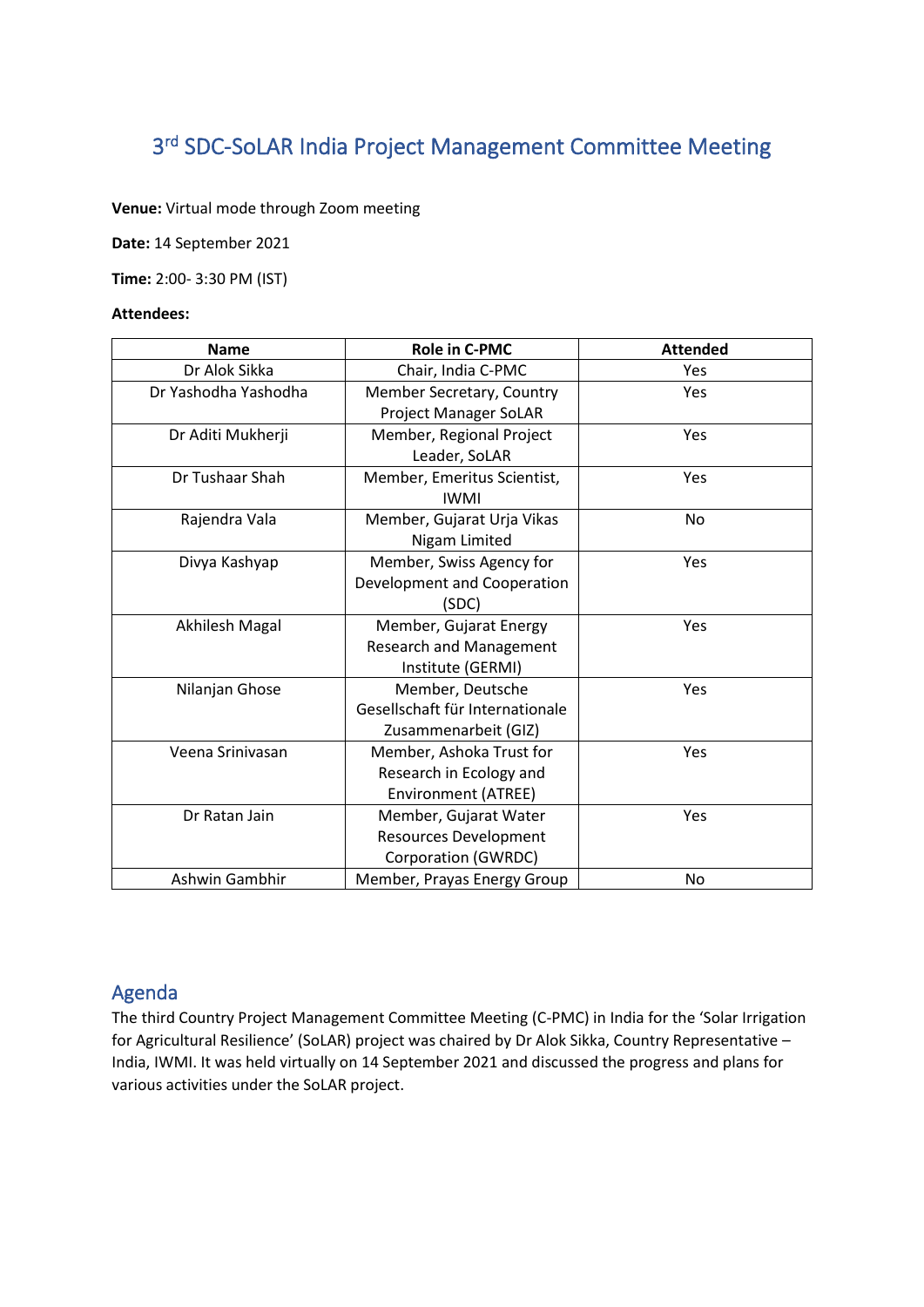# **Discussions**

- 1. Opening remarks by Dr Alok Sikka.
- 2. **Updates on activities carried out since the last CPMC meeting:**

**Activity 2.2.2: Scale Pilot - Impact of grid connected SIPs:** This section was presented by Dr. Yashodha.

#### **Key Points:**

- Overview of the SKY scheme feeder participation, technical and financial design.
- Key findings from the  $2^{nd}$  CPMC Analysis of real time energy data of 93 feeders from GUVNL's SKY web portal revealed that 40% energy generated is exported to the grid which can be attributed to the augmentation in the system capacity and energy pie which was offered under the scheme – to explore whether the scheme incentivizes farmers to reduce pumping and sell surplus energy to DISCOMs.
- Field visits have been undertaken across all DISCOMs in Gujarat to better understand the heterogeneity.
- Rapid enumeration of 2000+ farmers in 40 SKY and neighboring control/Business as Usual feeders has been completed using a proportional sampling strategy – consumer status, participation, agricultural practices and perceptions on SKY.
- Early results from rapid enumeration:
	- Prior to SKY, average pump size was 14 HP, 5% sold groundwater. The irrigation practices are tube-well dominated. Drip irrigation and group owned connections are more prevalent in Northern and Western Gujarat.
	- Northern and Western Gujarat have similarities in cropping patterns. The Central and Southern regions are dominated by more water intensive crops like paddy and sugarcane owing to high levels of river recharge and alluvial soil.
	- Richer farmers, multiple connection owners and micro irrigation users are more likely to participate in the scheme – equity concerns; main reasons for non-participation are capital constraints, risk aversion, late decisions and land documentation issues when obtaining the loan.
	- Changes since SKY (indicative of pumping behavior) No difference in number of crops grown, area cultivated for business-as-usual feeders is similar to that of SKY feeders, except in summer where it has increased marginally for SKY feeders. Drip irrigation adoption has increased for SKY enrolled farmers mainly due to the high uptake in Northern and Western Gujarat.
	- $\sim$ 95% of SKY consumers have exported to the grid but farmers mainly in the Southern and Central Gujarat have not realized solar income as they have not exported sufficient units to cover their annual loan instalment.
	- Short repayment period, generation, and voltage fluctuation issues in South and Central Gujarat limit actualization of income.
	- Larger pump sizes and lower per HP cost for rich farmers in the North and West and crops grown therein realized the benefit.
	- Farmers do not have capital to service the loan, 90% have not yet paid to the DISCOMs.
- Conclusions: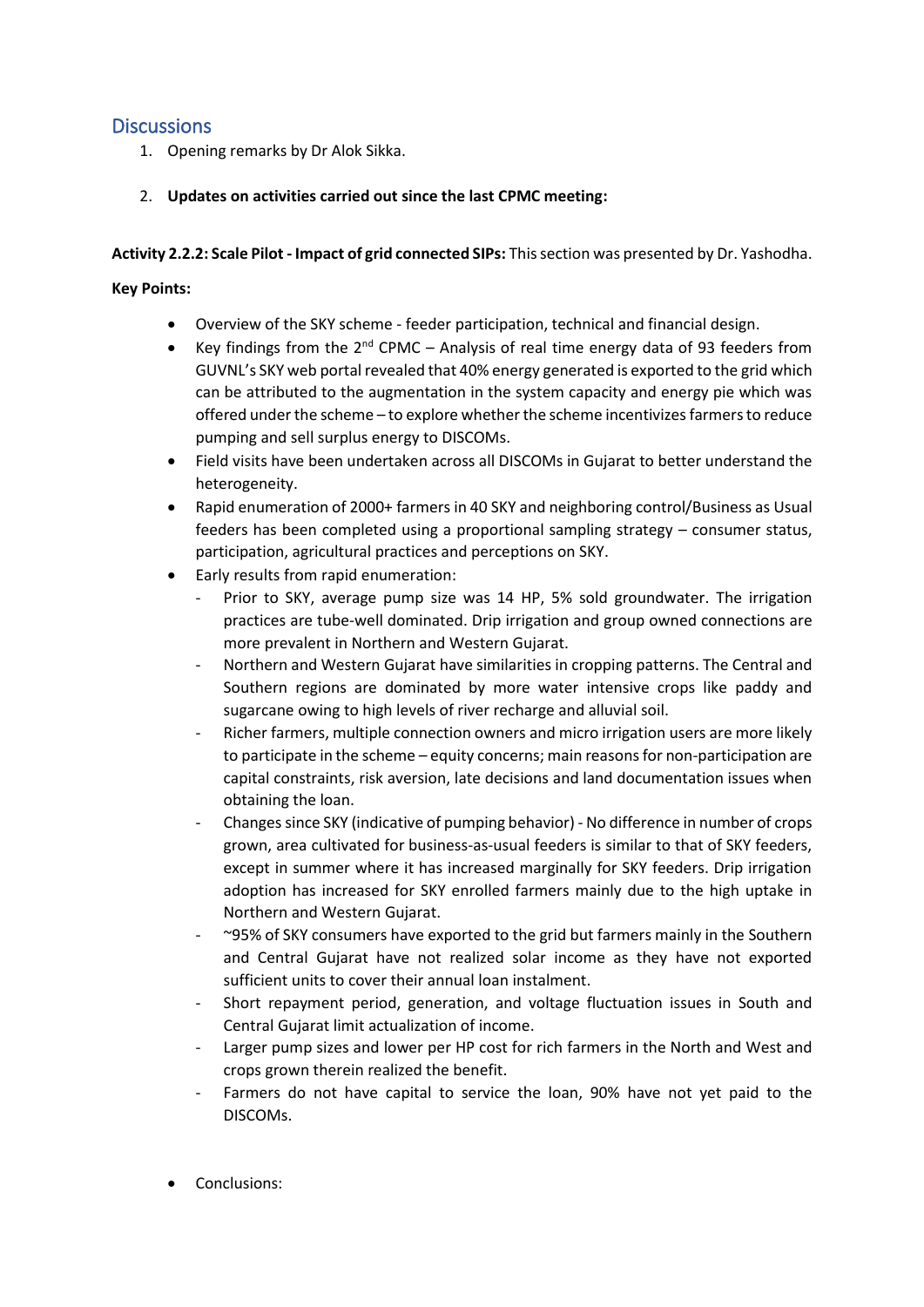- Water use could remain the same or increase given rise in drip irrigation adoption and slight increase in area cultivated. This will lead to employing econometric matching methods and data on area allocated to each crop and pumping hours which would be collected through the detailed household survey.
- Current financial design does not incentivize energy/water saving behavior.
- Data analysis is currently in progress to understand the large variation in pumping behaviour of farmers, their cropping patterns, irrigation practices, water selling behaviour and the extent of benefits accrued as a result of SKY.

#### **Discussion Points and Q&A:**

- **Divya Kashyap (SDC):** Interesting to observe the reasons for increase in drip irrigation adoption among Business-as-Usual farmers in addition to SKY farmers. Water extraction under SKY seems to be still high because of groundwater selling. Could this be due to low frequency of payments received by DISCOMs and quicker realization of revenues from neighboring farmers?
- **Nilanjan Ghose (GIZ):** How are water prices changing? How is this impacting farmer (making farmers better or worse off)? These questions would be interesting to explore.

**Yashodha (IWMI):** Field visits and interactions revealed that there has been a wide scale promotion of drip irrigation (extension program) by the state government. There is a need to explore the reasons. As farmers receive solar income only once a year, revenue streams are quicker for groundwater selling and existing strong ties (groundwater infrastructure to transfer water). These factors may contribute to continued preference for groundwater selling. To know the impact of SKY on groundwater marketsin terms of equity distribution, we would be collecting detailed data on this especially from Northern and Western Gujarat.

• **Veena Srinivasan (ATREE):** Characteristics and weightage of enrolled and non-enrolled farmers need to be matched to claim any statistical significance for results. Cropping patterns transitions for enrolled farmers need to be looked at, have they changed? Would be interesting to get detailed reasons for enrolment and their baseline expectations. One reason for pumping more is the high loan instalment to be paid. In other electricity grid expansions, farmers are not asked to bear the capital cost, why was it necessary for farmers to finance this transition?

**Yashodha (IWMI):** We have not yet used standardized matching methods to make statistical comparison across similar groups which is the next step. In terms of post-SKY cropping patterns, it is similar to what we have presented for the pre-SKY period but there is a small proportion of farmers that have shown a change. We did not ask farmers why they enrolled, from field interactions, most farmers cited independence to generate power and earn and daytime electricity as the primary reasons. We need data to confirm this, which would be collected sometime soon. The reason for farmers having to finance the solar pump system and the short repayment period would need to be explored from GUVNL. They may not have considered the heterogeneity in farmer's ability to repay the loan and their energy usage. This period would have been determined based on their average consumption and augmented pump capacity.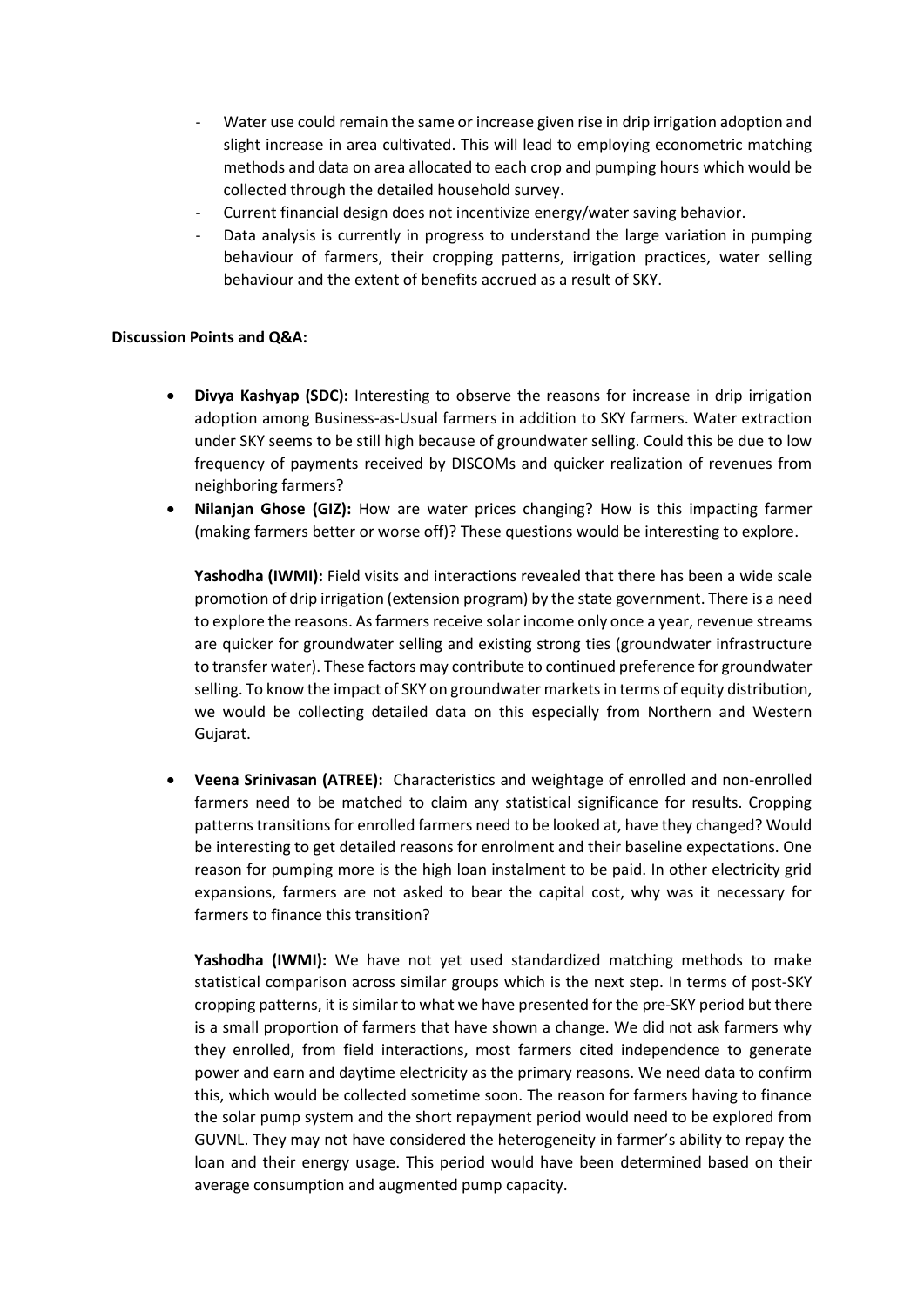**Dr. Alok Sikka (IWMI):** Area under different crops may have changed which would change energy and water use, which needs to be considered as we go forward.

## **1.2.2 Activity: Groundwater Sustainability Studies-** This section was presented by Md Faiz Alam.

## **Key Points:**

- Objective: Evidence based assessment of SIP adoption on groundwater sustainability of SKY and Non-SKY (Business as Usual) feeders.
- Methodological approach: Census of 4 SKY feeders, farmer selection, monitoring and installation of flow meter have been completed. Estimation and data analysis of the groundwater energy relationship (proxy for groundwater extraction) is in progress and the regional estimation is the next planned activity.
- Census of 370 farmers collected on technical and agricultural parameters in the hard rock aquifer district of Botad and alluvial aquifer district of Anand.
- Characteristics of study regions:
	- Anand is dominated by tube-wells and larger pump sizes and higher cropping intensity, while dug-wells, smaller pumps and lower cropping intensity are more prevalent in Botad.
	- Age of wells in Anand range from 30-50 years and pumps are relatively new (15-20) years). Pumps have been serviced in the recent past (2-6 years) which impacts energy usage. In Botad, pump sizes are smaller than in Anand, have also been recently serviced and wells are older.
	- Depth and irrigated area relatively higher for larger pump sizes under SKY but there is a wide variability and oversizing is prevalent. Depth of wells is comparatively lower for non-SKY farmers in both the districts.
	- 16 farmers were selected for permanent installation of flow meters to monitor water usage, pumping hours and measure the groundwater-energy relationship.
	- Regular energy flow testing being conducted regularly for 160 farmers of different HP sizes to measure flow rate and energy use. Agri seasonal data on crops grown, seeds sown, area cultivated etc. is also being conducted to compare SKY and Non-SKY famers' water use.
	- Till date, 27 energy flow tests have been conducted with a target to cover 200-300 tests to have sufficient sample size. In Anand, flow rate is similar across pump size (oversizing, limited aquifers, pump location which needs to be explored).
	- Higher energy consumption for higher HP. Early results from applying the conversion factor reveals that 10 HP pumps are the most efficient in terms of water abstraction (8 cubic meter per unit of energy use). Relating conversion factors with other variables needs to be done (deeper the well would result in energy use > water use) and up scaled to feeders with similar water abstraction levels.

## **Discussion points:**

• **Veena Srinivasan (ATREE):** There is a slight increase in average pumping. Higher HP does not mean higher water abstraction because it could mean that depth is higher. Benefits of having a larger pump size for larger area are marginal as total flow rate is similar.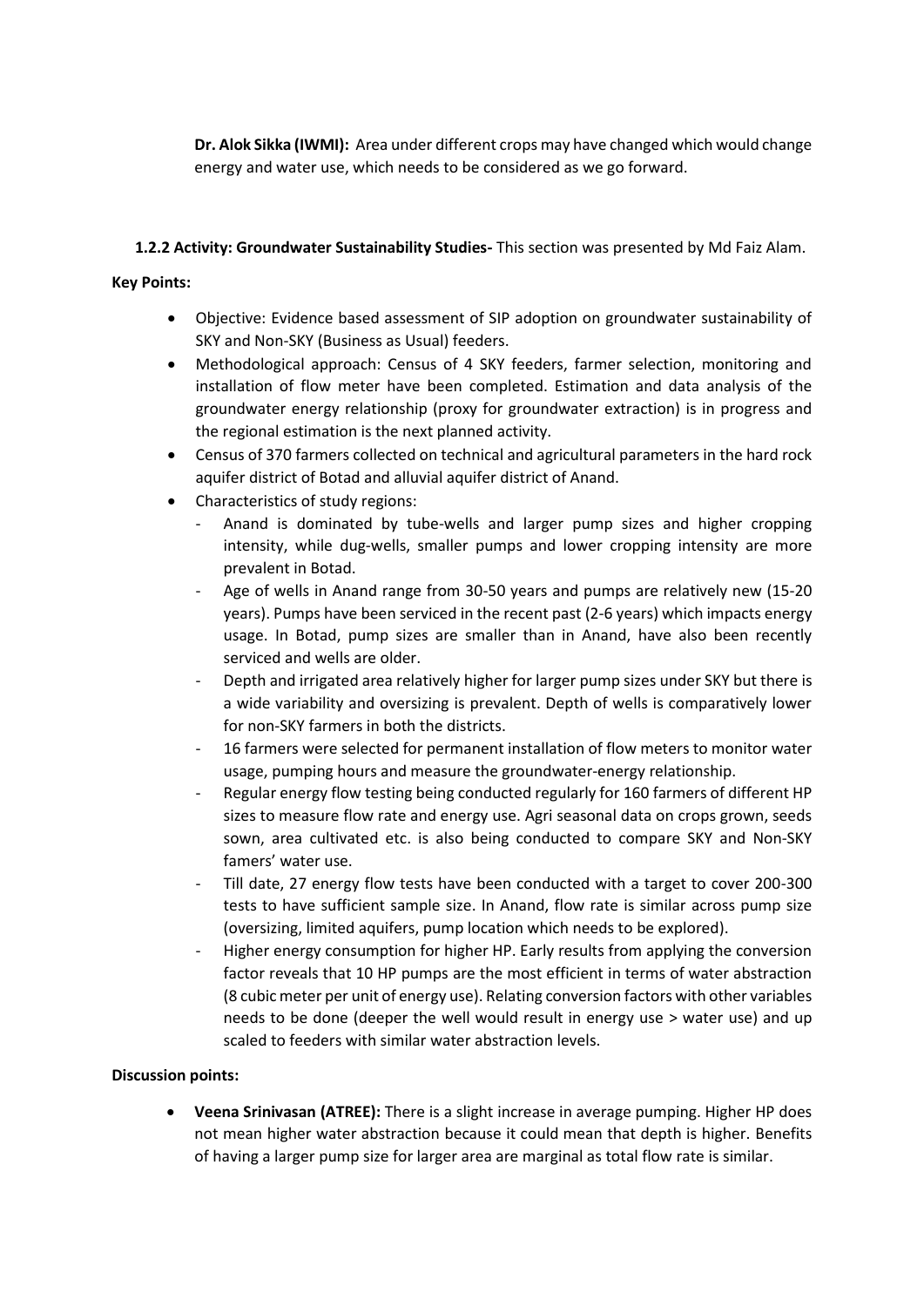- **Alok Sikka (IWMI):** Higher HP are more prevalent when depth is higher or larger area. Mismatch of pump and aquifer characteristics results in oversizing and wrong selection of pump sizes. Lower aquifer yield with higher pump size will also not result in higher water abstraction.
- **Tushaar Shah (IWMI):** Most pumps installed at a time when power supply was unreliable, which is a factor contributing to oversizing. Pushing water to distant farms was also required which resulted in this.
- **Yashodha (IWMI):** After 2011, high power thefts and resulting raids by DISCOMs led to converting unit rate from flat rate. This resulted in upgrading of pump sizes.

# **Activity 3.1.1: Training of SKY farmers, Revised/Updated Activities, Innovation Fund and National Forum -** This section was presented by Dr Aditi Mukherji.

- Large variation in generation and net energy exported across utilities which leads to lack of understanding of billing and an overall lack of awareness surrounding panel cleaning.
- Quick enumeration results revealed that farmers clean panels on a weekly or bi-weekly basis with Southern Gujarat cleaning the least often; only 40% of smart phone users use the SKY app for monitoring their energy use which necessitates capacity building.
- Training will use the Randomized Control Trial (RCT) method so that impact of training on outcomes on generation and evacuation can be clearly understood.
- 2200+ farmers in 48 SKY feeders will be trained on financial design/billing and Operation and Maintenance. The remaining 45 feeders (~2000) will serve as the control feeders.
- To be undertaken in partnership with GERMI as soon as the agreement with GUVNL is finalized.
- IWMI will enter into a contract with IRMA Water Centre to assess the Saur Krishi Vahini Programme in Maharashtra. Dr Tushaar Shah will be involved in this project. In Maharashtra, the entire feeder is solarized and there is no incentive design in place to reduce pumping. This would allow for comparison between the components A and C of the KUSUM scheme to determine whether farmers would be willing make a choice between pumping for sugarcane and selling electricity to the grid.
- IWMI has entered into an agreement with ATREE, wherein the price elasticity of demand for groundwater for six major crops at the district level would be estimated. This will be followed by developing a district-level map showing groundwater abstraction levels and preparing a decision framework determining the conditions for solar irrigation to be successful in India.
- Dr Aditi gave an update on the newly announced innovation fund grantees. Two out of 19 proposals from India were selected. One was from **Urmul Seemant Samiti**, who will use solar power to grow fodder crops in a controlled greenhouse in Rajasthan. **Collectives for Integrated Livelihood Initiatives (CInI)** have proposed a project titled *'Excess Energy Accumulation and Redistribution Network'* (EARN), which will be carried out in Jharkhand and involve the creation of a solar mini grid for the use of excess solar energy.
- Plans are underway to conduct a National Forum around October-November 2021, which could be either a virtual or physical meet depending upon the Covid-19 situation.

## **Discussion Points:**

- **Akilesh Magal (GERMI):** 
	- Results from SKY scheme have not been in alignment with its initial design. Concerns regarding loan repayment hold merit.